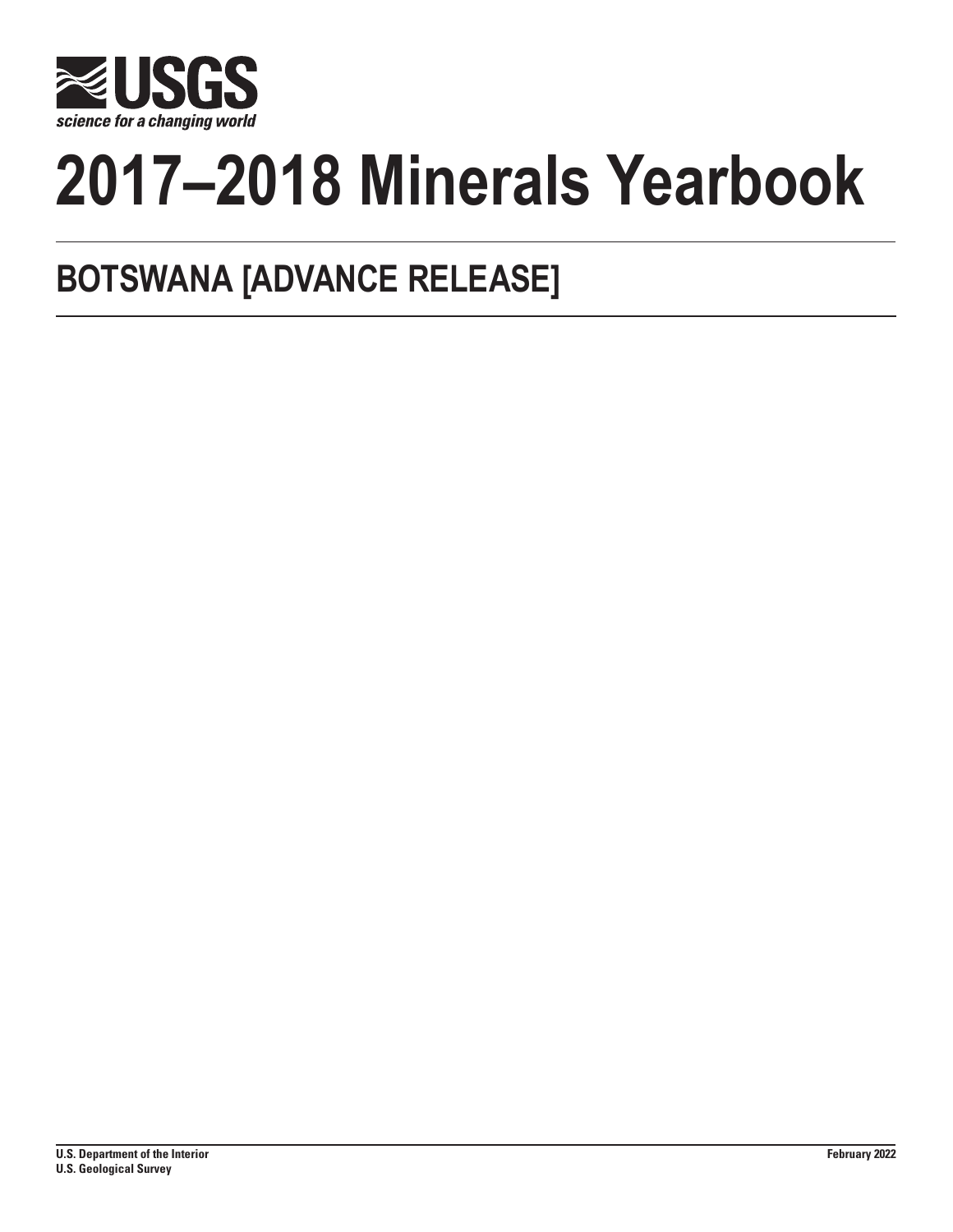## **The Mineral Industry of Botswana**

### By Thomas R. Yager

#### **Note: In this chapter, information for 2017 is followed by information for 2018.**

In 2017, Botswana accounted for 24% and 15% of global mined diamond production by value and volume, respectively. The country also accounted for 2% of the world's polished diamond production by value. Botswana's share of the world's mined soda ash production was nearly 2%. In 2017, Botswana was not a globally significant consumer of minerals or mineral fuels (Idex Magazine, 2018; Bolen, 2019; Olson, 2019a, b).

#### **Minerals in the National Economy**

In 2017, the mining and quarrying sector accounted for 18.1% of Botswana's gross domestic product (GDP), and the manufacturing sector, 5.1%. The value of output in the mining and quarrying sector decreased by 11.2% in 2017 after decreasing by a revised 3.5% in 2016. Formal employment in the mining and quarrying sector was reported to be 16,285 workers in 2017 compared with 21,328 in 2016; employment decreased in 2017 as copper and nickel mining operations were placed on care-and-maintenance status (Bank of Botswana, 2018, S.8, S.11; Kenalemang Charles, Botswana Department of Mines, written commun., July 10, 2018).

In 2017, Botswana's exports were valued at \$5.93 billion, of which diamond accounted for 88.6%; soda ash, 1.6%; and gold, 0.6%. Botswana's imports were valued at \$5.21 billion in 2017, of which diamond (mostly rough diamond) accounted for 25.6%; fuels, 14.1%; metal and metal products, 4.5%; and salt, ores, and related products, 0.9% (Bank of Botswana, 2018, p. S.84–S.85, S.88–S.89, S.92).

Botswana's mining and quarrying sector is governed by the Mines and Minerals Act of 1999. The petroleum sector is governed by the Petroleum (Exploration and Production) Act of 1981. Botswana is a signatory to the Kimberley Process Certification Scheme, which is a certification system established to reduce the trade in conflict diamond. The cutting and polishing of diamond is regulated by the Diamond Cutting Act. The Government stopped issuing licenses for river sand mining in late 2015 because of safety issues and the increased flooding caused by degradation of river beds as a result of mining in rivers and streams (Moses Tshetlhane, Chief Minerals Officer, Ministry of Mineral Resources, Green Technology, and Energy Security, oral commun., February 15, 2017).

#### **Production**

In 2017, Botswana's coal production increased by 18% and gold, by 10%. Mined copper production decreased by 90% and soda ash, by 19%. Palladium, platinum, and silver production was shut down in 2015, and cobalt, smelted copper, and nickel production was shut down in 2016. Data on mineral production are in table 1 (Kenalemang Charles, Botswana Department of Mines, written commun., July 10, 2018).

#### **Structure of the Mineral Industry**

The Government owned BCL Ltd. and maintained an equity position in the soda ash and salt mining operations at Sua Pan and most of the diamond mines. Diamond, gold, salt, and soda ash were produced by large-scale mines. The mineral industry also consisted of a number of small-scale mines and artisanal operations that produced agate, aggregates, brick, and dimension stone. Capacity, location, ownership, and production information were not readily available for these operations. Major commodities and the companies that produced those commodities are listed in table 2.

#### **Commodity Review**

#### *Metals*

**Cobalt, Copper, Nickel, and Silver.**—Until 2016, BCL mined copper and nickel at its Phoenix and Selebi-Phikwe Mines; the company also smelted copper and nickel from its mining operations at Selebi-Phikwe. In 2016, production at BCL's smelter was 14,273 metric tons (t) of nickel, 11,348 t of copper, and 248 t of cobalt in matte. In October 2016, the Government placed BCL into provisional liquidation status because of high costs and decreased copper prices on world markets. At the end of 2017, BCL's mines and smelter remained shut down (Cornish, 2017c; Kenalemang Charles, Botswana Department of Mines, written commun., July 10, 2018).

MMC Norilsk Nickel of Russia had agreed to sell its interest in the Phoenix Mine, which formerly produced cobalt, copper, nickel, and platinum-group metals, in October 2014. In April 2017, Norilsk announced intentions to pursue legal action against the Government regarding BCL's reported failure to pay for its purchase of Norilsk's share in the Phoenix Mine (Cornish, 2017c).

Cradle Arc plc of the United Kingdom (formerly Alecto Minerals plc) purchased a 60% share in the Mowana copper mine from African Copper plc of the United Kingdom in 2017. Cradle Arc planned to reopen the mine and to build a new processing plant that would increase production to about 22,000 metric tons per year (t/yr) of copper in concentrate; production levels were less than 10,000 t/yr when the mine was operated by African Copper. Resources at Mowana were estimated to be more than 1.6 million metric tons (Mt) of contained copper. By yearend, production was 1,239 t (Cornish, 2017a; Modern Mining, 2017a; Kenalemang Charles, Botswana Department of Mines, written commun., July 10, 2018).

Cupric Canyon Capital LP (CCC) of the United States estimated that resources at Zone 5 of the Khoemacau copper-silver project (which was adjacent to the Boseto copper-silver mine) were more than 100 Mt at a grade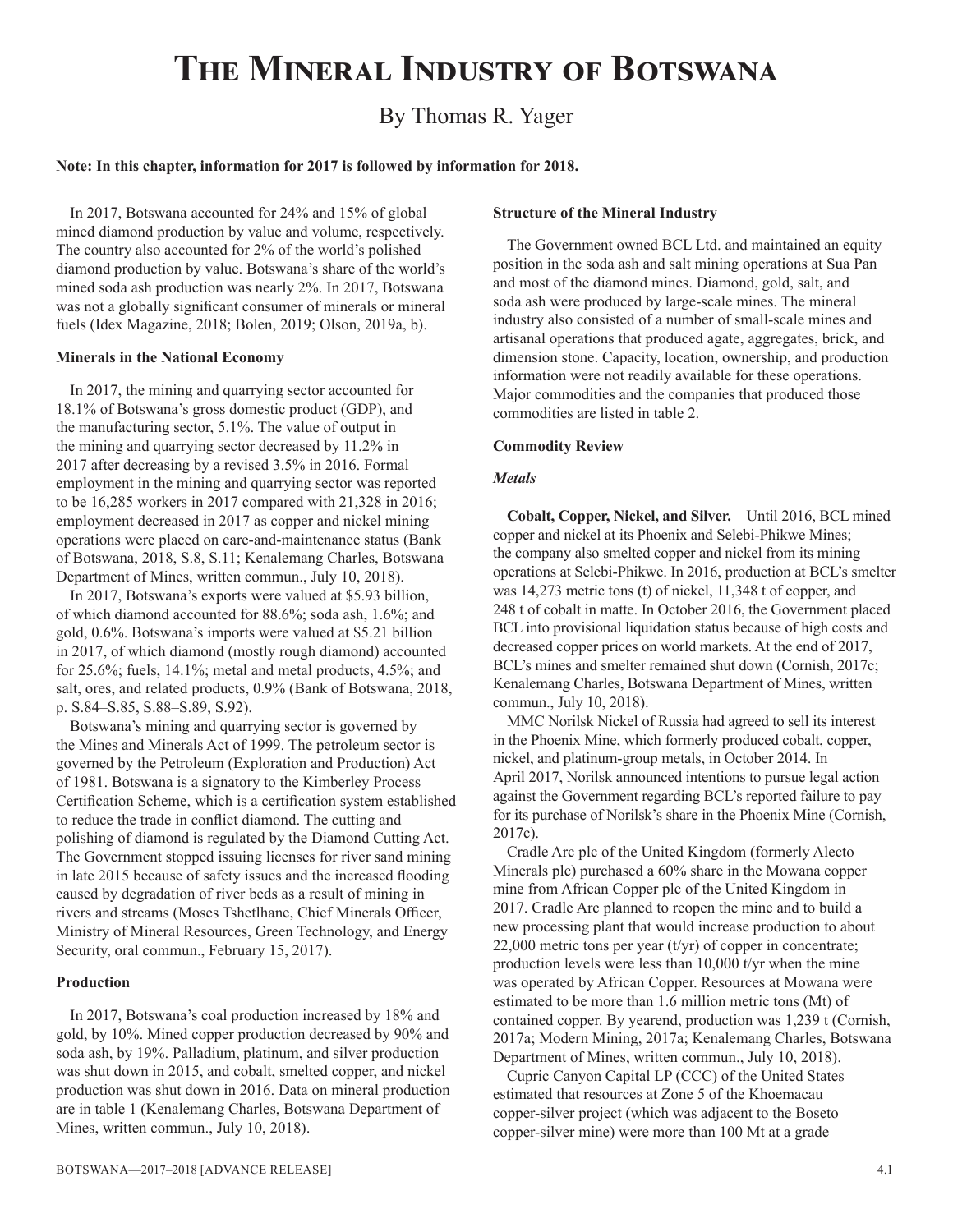of 2% copper and 20 grams per metric ton  $(g/t)$  silver. The company planned to start a new mine at Zone 5 by late 2019. Initial planned production was 50,000 t/yr of copper and nearly 44,000 kilograms per year (kg/yr) of silver in concentrate. The estimated life of the mine was 27 years. CCC was considering an expansion to 80,000 t/yr of copper after mining started (Cornish, 2017b).

CCC planned to use the concentrator from the Boseto Mine to process ore from Khoemacau; capacity at the concentrator would be increased to 3.65 million metric tons per year (Mt/yr) from 3 Mt/yr. The company purchased Boseto, which was on care-and-maintenance status, from Discovery Metals Ltd. of Australia in February 2015 (James, 2016; Cornish, 2017b).

In late September 2016, MOD Resources Ltd. of Australia completed a scoping study on a new mine at the T3 coppersilver deposit with favorable results. MOD could produce about 21,800 t/yr of copper and 20,700 kg/yr of silver during an estimated 10-year mine life at T3. Resources at T3 were estimated to be 28.4 Mt at grades of 1.24% copper and 15.7 g/t silver. The company planned to complete a prefeasibility study in early 2017 and a feasibility study in the first quarter of 2018. MOD had planned to start mining in 2019, depending on the results of the studies; the prefeasibility study, however, was not completed as of the end of 2017 (Barradas, 2017; Modern Mining, 2017b; Piper, 2018b).

**Lead and Zinc.**—Mount Burgess Mining NL of Australia planned to complete a revised resource estimate for its Kihabe-Nxuu project in early 2018; resources were estimated to be 25.3 Mt at grades of 1.8% zinc and 1.1% zinc. Nxuu was located in Ngamiland West near the border with Namibia. The company also planned to complete a feasibility study in 2018 (Mount Burgess Mining NL, undated; Washbourne, 2018).

#### *Industrial Minerals*

**Cement and Stone, Crushed.**—Matsiloje Portland Cement Co. produced small amounts of cement from imported clinker. National cement consumption was between 620,000 and 650,000 t/yr, most of which was imported from South Africa. Most of the remainder was imported from Namibia and Zimbabwe. Portland Pretoria Cement Ltd. (PPC) of South Africa operated a cement blending plant near Gaborone that used cement imported from South Africa and quarries near Francistown and Gaborone (Tuelo Botlhole, Sales and Distribution Manager, PPC Botswana (Pty) Ltd., oral commun., February 15, 2017).

**Diamond.**—The distribution arm of De Beers Group of Companies of Luxembourg operated a sorting center in Gaborone from where it shipped its products worldwide. The Government-owned Okavango Diamond Trading Co. was responsible for marketing the Government's portion of Debswana Diamond Co. (Pty) Ltd.'s production. Under the Government's agreement with De Beers, Okavango had the right to market between 10% and 15% of Debswana's production.

The value of Botswana's rough diamond production was estimated to be \$3.28 billion in 2017, the majority of which was exported before any cutting and polishing. In 2017, total rough diamond exports were valued at \$4.71 billion, of which \$3.48 billion were reported to be from domestic production

(domestic exports may include some reexports from other countries). In 2016, total rough diamond exports were a revised \$6.08 billion, of which \$4.02 billion were reported to be from domestic production. Imports of rough diamond from countries that included Canada, Namibia, and South Africa were valued at \$1.2 billion in 2017 compared with \$1.69 billion in 2016, the majority of which was reexported from Botswana before any cutting and polishing (Bank of Botswana, 2018, p. S.88–S.89; Idex Magazine, 2018).

Debswana produced nearly 22.7 million carats at the Damtshaa, the Jwaneng, the Letlhakane, and the Orapa Mines in 2017 compared with 20.5 million carats in 2016. In 2017, production at Orapa increased to 10.2 million carats from 7.93 million carats in 2016, and at Letlhakane, to 607,000 carats from 595,000 carats. Production at Jwaneng decreased to 11.9 million carats from 12 million carats. The Damtshaa Mine reopened in December 2017 and produced 35,000 carats by yearend. Increased production at Orapa was partially attributable to some of Plant 1's processing capacity being taken off careand-maintenance status (Anglo American plc, 2018, p. 48, 198).

In October 2017, Debswana was commissioning the Letlhakane Mine Tailings Resource Treatment project. The new processing plant was expected to treat 3.6 Mt/yr of tailings and to produce 800,000 carats per year of diamond. The life of the Letlhakane Mine could be extended by 20 years (Dikuelo, 2017b).

Lucara Diamond Corp. of Canada operated the Karowe Mine, which produced diamond from the AK6 kimberlite. In 2017, Lucara mined about 250,000 carats at Karowe compared with 354,000 carats in 2016. The company planned to produce between 270,000 and 290,000 carats of diamond at Karowe in 2018 (Lucara Diamond Corp., 2018).

Mining was expected to continue at the Karowe open pit mine until 2026. In late 2017, Lucara completed a preliminary economic assessment that supported the development of an underground mine at Karowe. The underground mine could extend the life of Karowe by 10 years (Engineering & Mining Journal, 2017).

Gem Diamonds Ltd. of the British Virgin Islands started production at the new underground Ghaghoo Mine in 2014. The company produced 40,976 carats of diamond in 2016 compared with 91,499 carats in 2015. In 2016, production decreased because of lower ore grades and lower prices for smaller diamonds in world markets. Gem Diamonds placed Ghaghoo on care-and-maintenance status in 2017 (Gem Diamonds Ltd., 2017; Mining Journal, 2017).

Kimberley Diamonds Ltd. of Australia operated the Lerala Mine. In 2017, the company placed Lerala on care-andmaintenance status because of low demand in world markets for small diamonds (Tassell, 2017).

National net exports of polished diamond were valued at \$399 million in 2017 compared with \$365 million in 2016. As of mid-2017, Botswana had 17 companies that cut and polished diamond. In 2016, the Overseas Private Investment Corp. (OPIC) of the United States agreed to guarantee a loan of \$125 million from Barclays Bank of Botswana to capitalize local diamondcutting and -polishing companies (African Mining, 2017; Dikuelo, 2017a; Bank of Botswana, 2018, p. S.88–S.89).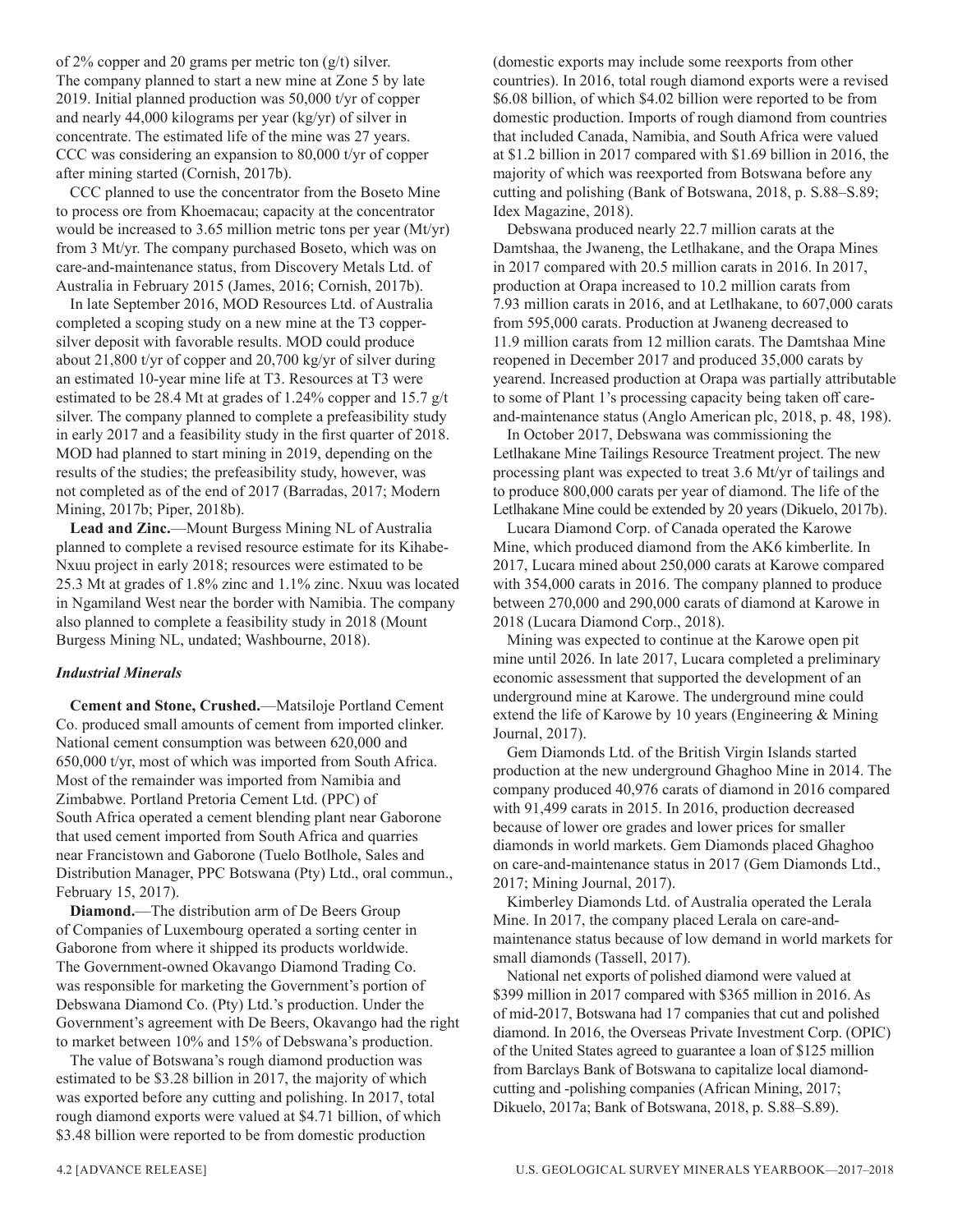**Potash, Salt, and Soda Ash.**—Botswana Ash (Pty.) Ltd. (BotAsh) had a production capacity of 650,000 t/yr of salt and 300,000 t/yr of soda ash at the Sua Pan Mine near Sowa. The company's soda ash production decreased to 226,667 t in 2017 from 280,457 t in 2016, and salt production, to 369,613 t from 399,837 t. BotAsh was engaged in expanding its salt production and was considering the production of potash at Sua Pan (Chansonette Yun, Economic and Commercial Officer, U.S. Embassy Gaborone, oral commun., February 15, 2017; Kenalemang Charles, Botswana Department of Mines, written commun., July 10, 2018).

#### *Mineral Fuels and Related Materials*

**Coal.**—In 2017, production at the Morupule Mine increased to nearly 2.22 Mt of coal from 1.87 Mt in 2016. Coal from the Morupule Mine was used at the Morupule B power station. Morupule B accounted for between 450 and 500 megawatts (MW) of the country's electrical generation capacity; diesel power stations accounted for about 160 MW; and imports accounted for about 50 MW. Expansion of the Morupule Mine was expected to be completed by 2019 to supply Morupule B after the power station's expansion was completed (Moses Tshetlhane, Chief Minerals Officer, Ministry of Mineral Resources, Green Technology, and Energy Security, oral commun., February 15, 2017; Kenalemang Charles, Botswana Department of Mines, written commun., July 10, 2018).

African Energy Resources Ltd. (AER) of the United Kingdom and First Quantum Minerals Ltd. of Canada were engaged in the development of a new coal mine and coal-fired power station at the Sese project, which had estimated resources of 2.5 billion metric tons. The initial planned capacity of the mine was 1.5 Mt/yr of thermal coal, and the power station, 300 MW. The companies planned to start the power station by no later than 2019. As of November 2017, AER had increased the planned capacity of the power station to 450 MW. It was unclear when mining or power generation would start (Cornish, 2014; van Wyngaardt, 2016; African Energy Resources Ltd., 2017, p. 3).

In March 2014, AER completed a prefeasibility study on a new mine at the Mmamabula West project. The company planned to complete a feasibility study by the end of 2016. Depending on the results of the study, the new mine at Mmamabula West could produce 3 Mt/yr of thermal coal during an estimated 20-year life. As of November 2017, it was unclear when the feasibility study would be completed (Dickinson, 2015; Piper, 2016).

In 2016, the Government approved Shumba Energy Ltd.'s environmental and social impact assessment for the proposed Mabesekwa Mine and power station in northeastern Botswana. The power station was expected to have a capacity of 600 MW. Shumba had planned to obtain financing for the project by the end of 2017 and to start supplying power by the second half of 2020. In 2017, the company moved the planned start date for the mine to mid-2018 and reduced the planned capacity of the power station to 300 MW. Planned production at Mabesekwa was 1.4 Mt/yr (Kotze, 2016; Modern Mining, 2017c; Shumba Energy Ltd., undated).

In 2017, Shumba acquired a 75% interest in the Sechaba project from Hodges Resources Ltd. of Australia. Shumba

was considering a new mine at Sechaba that would produce 1.5 Mt/yr for consumption in a power station with a capacity of 300 MW (Modern Mining, 2017c).

**Uranium.**—In September 2016, the Government granted A-Cap Resources Ltd. of Australia a mining license at its Letlhakane uranium project. Depending on the results of studies that the company planned to complete in 2018 or 2019, construction could start at Letlhakane in 2019, and mining, in 2021. Planned production was nearly 1,400 t/yr of uranium oxide  $(U_3O_8)$ ; the estimated life of the mine was 18 years. Resources were estimated to be 822 Mt at a grade of 0.02%  $U_3O_8$  (A-Cap Resources Ltd., 2017).

#### **MINERAL INDUSTRY HIGHLIGHTS IN 2018**

In 2018, Botswana's GDP was about \$18.6 billion. The mining and quarrying sector accounted for 16.4% of the GDP. The principal mineral exports were (in decreasing order of value) diamond, soda ash, and gold (Bank of Botswana, 2019, p. S.8, S.90, S.92).

Botswana's soda ash production increased by 31% in 2018; gold, by 20%; mined copper, by 18%; and coal, by 12% (Kenalemang Charles, Botswana Department of Mines, written commun., December 3, 2019). Cement production decreased by an estimated 93% in 2018 and clay, by an estimated 12%. Decreased cement production was attributable to the closure of Matsiloje's plant (table 1).

Cradle Arc planned to increase copper production at the Mowana Mine to 8,000 t/yr in the second half of 2018. In early December, the company placed Mowana on care-andmaintenance status. The shutdown could be attributable to silicates in the ore resulting in low recovery rates (Webb, 2018; Whiterow, 2018).

In January 2018, MOD completed its prefeasibility study of the T3 project. Planned production in the study was 23,000 t/yr of copper and more than 21,000 kg/yr of silver. The company also was considering production of 28,000 t/yr of copper and 28,000 kg/yr of silver. MOD planned to complete a feasibility study by March 2019 (MOD Resources Ltd., 2018, p. 1–2; Piper, 2018a).

The Phoenix and Selebi-Phikwe Mines remained on careand-maintenance status in 2018. At yearend, the legal dispute between BLC and Norilsk had not been resolved (Mguni, 2019).

Giyani Metals Corp. of Canada was considering the reopening of the manganese mines at K. Hill and Otse. In September 2018, the company estimated that resources at K. Hill were 1.1 Mt at a grade of 31.2% manganese oxide. Giyani planned to start production of battery-grade manganese by the end of 2020 (Kotze, 2019).

In 2018, Botswana's cement production decreased to an estimated 1,000 t from 15,000 t in 2017. Matsiloje's plant closed in January because of competition with cement imported from South Africa (table 1; Global Cement, 2019).

In 2018, national clay production decreased to an estimated 150,000 t from 170,000 t in 2017. The decrease was attributable to the closure of Lobatse Clay Works (Pty.) Ltd.'s plant (table 1; Mguni, 2018b).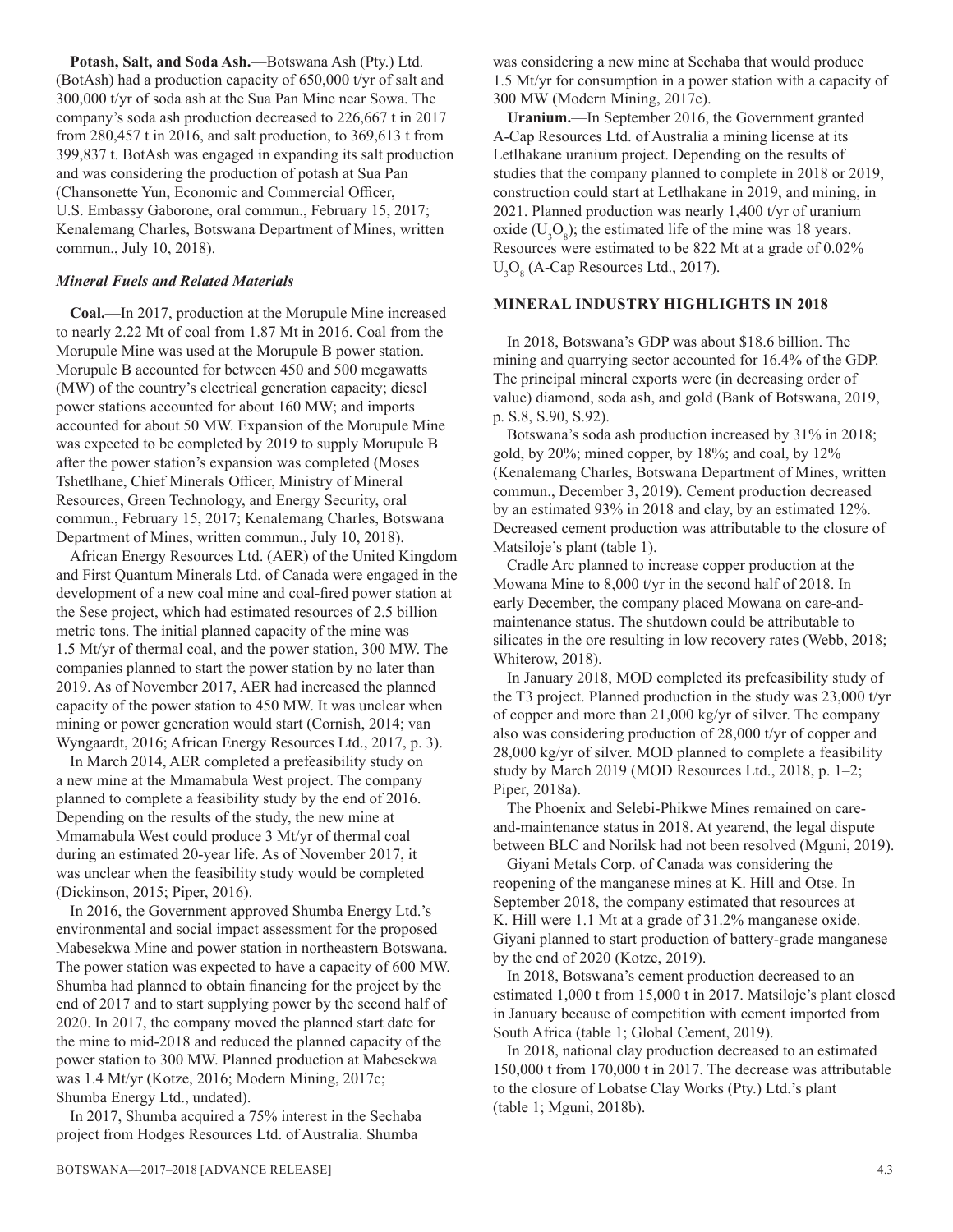PPC produced aggregates at the Francistown, the Kgale, and the Mokolodi quarries. In 2018, Kgale was producing at the rate of 750,000 t/yr; Francistown, 300,000 t/yr; and Mokolodi, more than 250,000 t/yr. PPC planned to more than double Mokolodi's capacity (Aggregates Business, 2018).

Debswana's production at the Damtshaa, Letlhakane, and Orapa Mines increased to a total of 12.2 million carats in 2018 from 10.8 million carats in 2017. Production started at the Letlhakane Mine Tailings Resource Treatment project in 2018. The company's production at Jwaneng remained nearly unchanged at about 11.9 million carats; higher volumes of ore treated were offset by lower ore grades (Debswana Diamond Co. (Pty) Ltd., 2019, p. 8, 28).

In 2018, Lucara mined about 366,000 carats at Karowe compared with about 250,000 carats in 2017. Increased output was attributable to higher ore grades and improvements in the recovery of small diamonds. The company planned to produce between 300,000 and 330,000 carats of diamond at Karowe in 2019 (Lucara Diamond Corp., 2018, 2019).

National net exports of polished diamond were valued at \$572 million in 2018 compared with a revised \$396 million in 2017. Lazare Kaplan International Inc. of the United States, OPIC, and Stanbic Bank Botswana agreed in October to guarantee another loan of \$125 million to support local diamond cutting and polishing companies (Bates, 2018; Bank of Botswana, 2019, p. S.90–S.91).

In 2018, BotAsh's production of soda ash increased to 297,237 t from 226,667 t in 2017. The company's salt production remained nearly unchanged at 367,988 t in 2018 (Bank of Botswana, 2019, p. S.21; Kenalemang Charles, Botswana Department of Mines, written commun., December 3, 2019).

Debswana increased coal production at the Morupule Mine to 2.48 Mt in 2018 from nearly 2.22 Mt in 2017. Production was expected to increase to 8 Mt/yr by 2025; the company planned to export to South Africa, Zambia, and Zimbabwe (Mguni, 2018a; Kenalemang Charles, Botswana Department of Mines, written commun., December 3, 2019).

The Morupule B power station was operating at 81% of its capacity in early June 2018. The planned expansion of Morupule B was cancelled because of a dispute over contract terms (Macharia, 2018).

As of yearend, Shumba had not started mining coal at the Mabesekwa project. It was unclear when the mine and power station would start production (Shumba Energy Ltd., 2019, p. 24).

In 2018, A-Cap shifted its focus to cobalt projects in Australia. Work on the feasibility study for the Letlhakane uranium project was on hold; it was unclear when mining would start (A-Cap Resources Ltd., 2018, p. 2–4).

#### **Outlook**

Mined diamond production is expected to increase slightly because of the reopening of the Damtshaa Mine and the startup of the Letlhakane Mine Tailings Resource Treatment project. Copper production is expected to increase between 2019 and 2022 with the reopening of the Mowana Mine and the startup of the Khoemacau and the T3 projects. Silver mining is likely to restart in 2019 because of the startup of Khoemacau and T3.

Manganese mining could start in 2020. Aggregate production also could increase in the near term.

New investment would be required to restart nickel and cobalt production. The remaining resources at Selebi-Phikwe are lowgrade and at least 2 kilometers deep. The Phoenix Mine required investment to increase its life by between 4 and 5 years (Cornish, 2017c; Chansonette Yun, Economic and Commercial Officer, U.S. Embassy Gaborone, oral commun., February 15, 2017).

Coal production is expected to nearly triple by 2025 because of the expansion of the Morupule Mine. The lack of new mines opening and the depletion of existing mines in South Africa could increase its demand for Botswana's coal. It was unclear when mining would start at the Mabesekwa, Mmamabula West, Sechaba, or Sese projects (Mguni, 2018a).

Botswana's peak electricity demand was 520 MW in 2018. By 2025, peak demand was projected to increase to 856 MW. It was unclear when the planned new coal-fired power stations would start operation (Macharia, 2018).

#### **References Cited**

A-Cap Resources Ltd., 2017, Annual general meeting—28 November 2017: West Perth, Western Australia, Australia, A-Cap Resources Ltd., November 30, unpaginated. (Accessed August 15, 2018, at https://acap.com.au/wp-content/ uploads/2017/11/AGM-Presentation-2017.pdf.)

A-Cap Resources Ltd., 2018, 2018 annual report: West Perth, Western Australia, Australia, A-Cap Resources Ltd., October 24, 60 p. (Accessed December 16, 2019, at https://acap.com.au/asx-announcements/.)

African Energy Resources Ltd., 2017 Annual general meeting— Presentation to shareholders: St. Martin, Guernsey [United Kingdom], African Energy Resources Ltd., November 23. (Accessed August 16, 2018, at http://africanenergyresources.com/media/articles/ ASX-Announcements/20171124-AGM-Presentation-597/2017-11-23-AFR-AGM-presentation.pdf.)

African Mining, 2017, Botswana diamond strategy starts to pay off: African Mining, v. 22, no. 1, January–February, p. 65.

Aggregates Business, 2018, Leading PPC Botswana's aggregates charge: Aggregates Business, July 28. (Accessed October 3, 2019, at https://www.aggbusiness.com/feature/leading-ppc-botswanas-aggregatescharge.)

Anglo American plc, 2018, Annual report 2017: London, United Kingdom, Anglo American plc, 206 p. (Accessed July 31, 2018, at http://www.angloamerican.com/~/media/Files/A/Anglo-American-PLC-V2/ documents/annual-updates-2018/aa-annual-report-2017.pdf.)

Bank of Botswana, 2018, Annual report 2017—Part C—Statistics 2017: Gaborone, Botswana, Bank of Botswana, variously paged. (Accessed August 15, 2018, at http://www.bankofbotswana.bw/assets/ uploaded/ Annual%20report%202017%20STATISTICS.pdf.)

Bank of Botswana, 2019, Annual report 2018—Part C—Statistics 2018: Gaborone, Botswana, Bank of Botswana, 107 p. (Accessed October 3, 2019, at http://www.bankofbotswana.bw/assets/uploaded/BoB%202018%20Annual%20 Report%20Statistics%20Section.pdf.)

Barradas, Sheila, 2017, T3 copper/silver project: Mining Weekly, v. 23, no. 4, February 10–16, p. 20.

Bates, Robert, 2018, U.S. Government, Lazare Kaplan to fund Botswana diamond cutting: JCK News Daily [New York, New York], October 17. (Accessed December 12, 2019, at https://www.jckonline.com/editorial-article/ us-lki-fund-botswana-cutting/.)

Bolen, W.P., 2019, Soda ash: U.S. Geological Survey Mineral Commodity Summaries 2019, p. 152–153.

- Cornish, Laura, 2014, African Energy Resources—A Botswana power player transpires: Mining Review Africa, no. 5, May, p. 36–38.
- Cornish, Laura, 2017a, Alecto Minerals—Rising star in Botswana: Mining Review Africa, no. 3, March, p. 18–19.

Cornish, Laura, 2017b, Cupric Canyon Capital—Building a copper hot spot in Botswana: Mining Review Africa, no. 6, June, p. 18–20.

Cornish, Laura, 2017c, Norilsk's Nickel's African asset sale: Mining Review Africa, no. 7, July p. 14–15.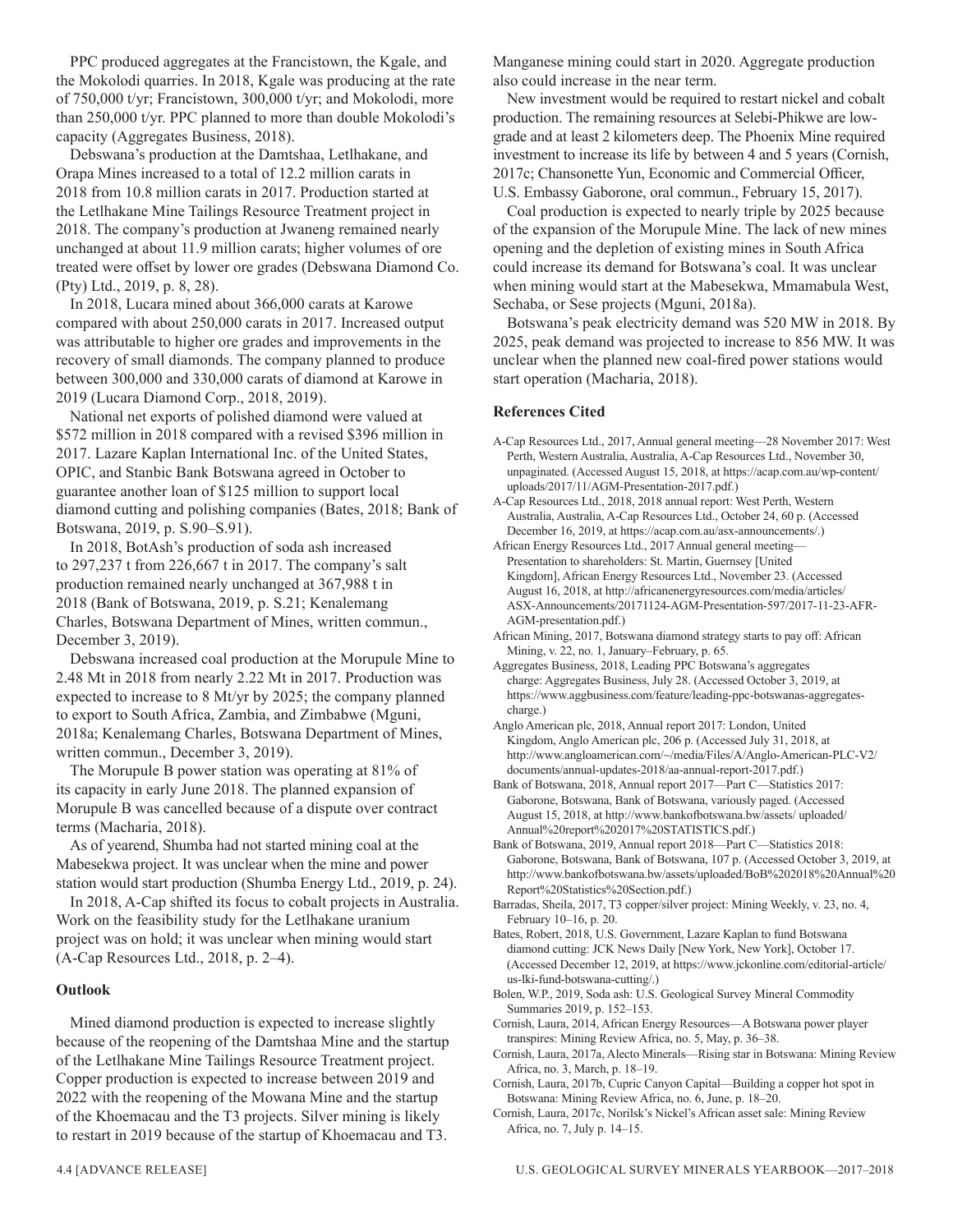Debswana Diamond Co. (Pty) Ltd., 2019, Report to stakeholders 2018: Gaborone, Botswana, Debswana Diamond Co. (Pty) Ltd., 71 p. (Accessed December 12, 2019, at http://www.debswana.com/Media/Reports/Report%20 To%20Stakeholder%202018.pdf.)

Dickinson, Rhys, 2015, Sale dictates African Energy direction: Australia's Paydirt, v. 1, no. 232, October, p. 60.

Dikuelo, Pauline, 2017a, Diamond cutting industry on recovery path: Mmegi Online [Gaborone, Botswana], June 28. (Accessed August 15, 2018, at http://www.mmegi.bw/index.php?aid=69883&dir=2017/june/28.)

Dikuelo, Pauline, 2017b, Waste mining revives Letlhakane Mine: Mmegi Online [Gaborone, Botswana], October 17. (Accessed August 15, 2018, at http://www.mmegi.bw/index.php?aid=72439&dir=2017/october/17.)

Engineering & Mining Journal, 2017, PEA supports underground mine development at Karowe, Botswana: Engineering & Mining Journal, v. 218, no. 12, December, p. 25, 35.

Gem Diamonds Ltd., 2017, Q4 2016 trading update: London, United Kingdom, Gem Diamonds Ltd., 5 p. (Accessed January 26, 2018, at http://www.gemdiamonds.com/downloads/2017/press/Gem-Diamonds-%20Q4- 2016-Trading-Update.pdf.)

Global Cement, 2019, Matsiloje Portland Cement unlikely to reopen without government support for block on imports: Global Cement, April 16. (Accessed September 24, 2019, at https://www.globalcement.com/news/ item/9116-matsiloje-portland-cement-unlikely-to-reopen-without-governmentsupport-for-block-on-imports.)

Idex Magazine, 2018, Tacy's 2017 diamond pipeline: Idex Magazine. (Accessed August 15, 2018, at http://idexonline.com/FullArticle?Id=43923.)

James, Nadine, 2016, Zone 5 copper project on track to meet production target date: Mining Weekly, v. 22, no. 6, February 19–25, p. 30, 33.

Kotze, Chantelle, 2016, Shumba Energy upbeat about its future as development of its project gains momentum: Mining Review Africa, December, p. 24–26.

Kotze, Chantelle, 2019, Giyane Metals Corp. redeveloping Botswana's battery grade manganese mines: Mining Review Africa, February, p. 34–36.

Lucara Diamond Corp., 2018, Lucara announces full year results: Vancouver, British Columbia, Canada, Lucara Diamond Corp., February 20, 6 p. (Accessed August 15, 2018, at https://www.lucaradiamond.com/investor-info/media/ news-releases/2018.)

Lucara Diamond Corp., 2019, Lucara announces 2018 results: Vancouver, British Columbia, Canada, Lucara Diamond Corp., February 21, 11 p. (Accessed December 16, 2019, at https://www.lucaradiamond.com/newsroom/ news-releases/lucara-announces-2018-annual-results-122766/.)

Macharia, James, 2018, Botswana cancels plans to sell troubled power plant to Chinese firm: Thomson Reuters, June 9. (Accessed December 12, 2019, at https://www.reuters.com/article/botswana-power/botswanacancels-plans-tosell-troubled-power-plant-to-chinese-firm-idUSL5N1TB0FE.)

Mguni, Mbongeni, 2018a, Export opportunities push Botswana to boost coal production at Morupule: Business Day [Johannesburg, South Africa], June 11. (Accessed December 12, 2019, at https://www.businesslive.co.za/bd/ world/africa/2018-06-11-export-opportunities-push-botswana-to-boost-coalproduction-at-morupule/.)

Mguni, Mbongeni, 2018b, Lobatse Clay Works grinds to a halt after failed P60m deal: Mmegi Online [Gaborone, Botswana], May 18. (Accessed September 24, 2019, at https://www.mmegi.bw/index.php?aid=75780&dir=2018/ may/18.)

Mguni, Mbongeni, 2019, Norilsk, BCL tussle moves to London: Mmegi Online [Gaborone, Botswana], May 17. (Accessed December 23, 2019, at https://www.mmegi.bw/index.php?aid=80950&dir=2019/may/17.)

Mining Journal, 2017, Gem Diamonds' Ghaghoo sale: Mining Journal, August 25–September 7, p. 2–3.

Modern Mining, 2017a, Alecto plans acquisition of Mowana copper mine: Modern Mining, v. 13, no. 1, January, p. 15.

Modern Mining, 2017b, MOD delivers "robust" scoping study on T3 project in Botswana: Modern Mining, v. 13, no. 1, January, p. 67.

Modern Mining, 2017c, Shumba plans to fast-track Mabesekwa into production: Modern Mining, v. 13, no. 7, July, p. 44–47. (Accessed August 16, 2018, at http://crown.co.za/images/LatestNews/ModernMining/MM\_July\_2017\_ Shumba.pdf.)

MOD Resources Ltd., 2018, T3 pre-feasibility study confirms robust, long life copper mine: Perth, Western Australia, Australia, MOD Resources Ltd., January 31, 34 p. (Accessed October 3, 2019, at https://www.modresources.com.au/announcements/2018.)

Mount Burgess Mining NL, [undated], Kihabe-Nxuu zinc/lead/silver/germanium and vanadium project—Botswana: East Victoria Park, Western Australia, Australia, Mount Burgess Mining NL. (Accessed January 29, 2021, at http://www.mountburgess.com/projects/kihabe-nxuu-zinc-lead-silvergermanium-and-vanadium-project-botswana/.)

Olson, D.W., 2019a, Diamond (Industrial): U.S. Geological Survey Mineral Commodity Summaries 2019, p. 54–55.

Olson, D.W., 2019b, Gemstones: U.S. Geological Survey Mineral Commodity Summaries 2019, p. 66–67.

Piper, Dominic, 2016, Botswana prepares to become regional power house: Australia's Paydirt, v. 1, no. 241, August, p. 36–38.

Piper, Dominic, 2018a, MOD becomes master of its dome: Australia's Paydirt, v. 1, no. 265, October, p. 73.

Piper, Dominic, 2018b, T3 just the start of MOD's Botswana ambitions: Australia's Paydirt, v. 1, no. 256, February, p. 55–59.

Shumba Energy Ltd., 2019, Annual report 2019: Gaborone, Botswana, Shumba Energy Ltd., 82 p. (Accessed December 12, 2019, at http://shumbaenergy.com/ wp-content/uploads/2019/12/Shumba-Energy-Ltd\_Annual-Report\_2019.pdf.)

Shumba Energy Ltd., [undated], Mabesekwa Coal Resource: Gaborone, Botswana, Shumba Energy Ltd. (Accessed August 16, 2018, at http://www.shumbacoal.com/mabesekwa-coal-resource/.)

- Tassell, Arthur, 2017, Mining industry on back foot: Modern Mining, v. 13, no. 7, July, p. 32–35. (Accessed August 16, 2018, at http://crown.co.za/images/ LatestNews/ModernMining/MM\_July\_2017\_Botswana.pdf.)
- van Wyngaardt, Megan, 2016, African Energy, First Quantum advance Botswana coal/power project: Mining Weekly, July 26. (Accessed January 26, 2018, at http://www.miningweekly.com/article/african-energy-first-quantum-advancebotswana-coalpower-project-2016-07-26.)

Washbourne, Michael, 2018, Nxuu beginning for Kihabe: Australia's Paydirt, v. 1, no. 256, December–January, p. 88.

Webb, Mariaan, 2018, Cradle Arc cuts 2018 guidance, appoints senior industry execs to board: Mining Weekly, August 29. (Accessed December 23, 2019, at https://m.miningweekly.com/article/cradle-arc-cuts-2018-guidance-appointssenior-industry-execs-to-board-2018-08-29.)

Whiterow, Philip, 2018, Cradle Arc suspended as loan deal falls through: Proactive Investors, December 7. (Accessed December 23, 2019, at https://www.proactiveinvestors.co.uk/companies/news/210753/cradle-arcsuspended-as-loan-deal-falls-through-210753.html.)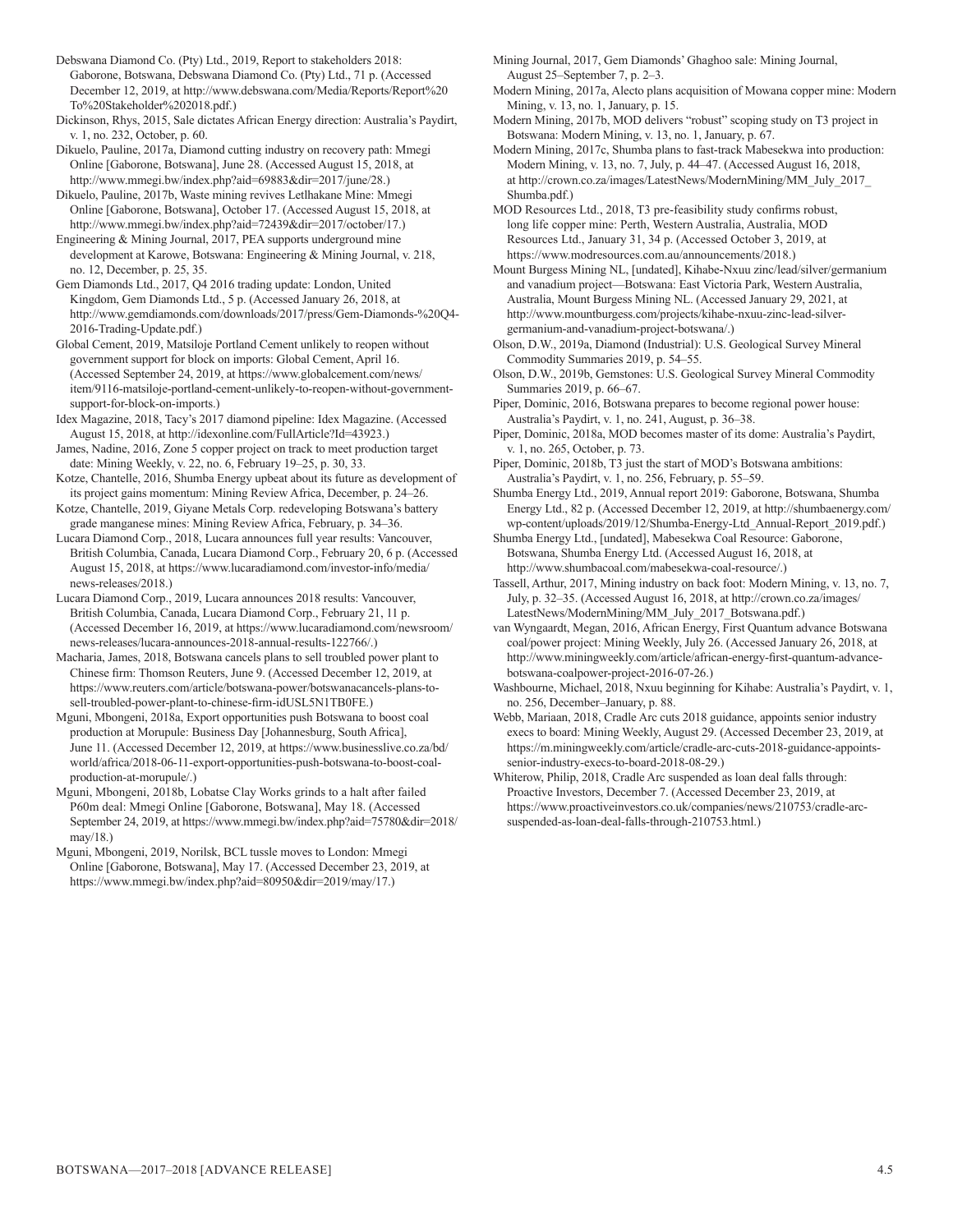#### TABLE 1 BOTSWANA: PRODUCTION OF MINERAL COMMODITIES<sup>1</sup>

#### (Metric tons, gross weight, unless otherwise specified)

| Commodity <sup>2</sup>                                              |                 | 2014                     | 2015                     | 2016                  | 2017               | 2018               |
|---------------------------------------------------------------------|-----------------|--------------------------|--------------------------|-----------------------|--------------------|--------------------|
| <b>METALS</b>                                                       |                 |                          |                          |                       |                    |                    |
| Cobalt, mine, matte, Co content <sup>3</sup>                        |                 | 196                      | 316                      | 248                   |                    |                    |
| Copper:                                                             |                 |                          |                          |                       |                    |                    |
| Mine, concentrates, Cu content                                      |                 | 38,000                   | 9,126                    | 12,415                | 1,239              | 1,462              |
| Smelter, primary, matte <sup>4</sup>                                |                 | 14,628                   | 13,888                   | 11,348                |                    |                    |
| Gold, mine, Au content                                              | kilograms       | 958                      | 756                      | 833                   | 920                | 1,105              |
| Nickel:                                                             |                 |                          |                          |                       |                    |                    |
| Mine, concentrate, Ni content                                       |                 | $14.958$ <sup>r</sup>    | $16,789$ <sup>r</sup>    | $14,273$ <sup>r</sup> | $\sim$             |                    |
| Smelter, matte                                                      |                 | 14,958                   | 16,789                   | 14,273                | $\sim$             |                    |
| Platinum-group metals, mine, elemental content:                     |                 |                          |                          |                       |                    |                    |
| Palladium                                                           | kilograms       | 1,120                    | 930 r.e                  | $\qquad \qquad$ r, e  | $\sim$             |                    |
| Platinum                                                            | do.             | 249r                     | $190$ r, e               | r, e                  | $\sim$ $\sim$      |                    |
| Silver, mine, Ag content <sup>5</sup>                               | do.             | $22,228$ <sup>r</sup>    | 2,801                    | --                    | $\sim$             |                    |
| <b>INDUSTRIAL MINERALS</b>                                          |                 |                          |                          |                       |                    |                    |
| Cement, hydraulic                                                   |                 | 15,000                   | 15,000                   | 15,000                | $15,000$ $\degree$ | $1,000$ $\degree$  |
| Clay, brick <sup>e</sup>                                            |                 | 170,000                  | 170,000                  | 170,000               | 170,000            | 150,000            |
| Diamond, gem and industrial <sup>6</sup>                            | thousand carats | $24,700$ <sup>r, e</sup> | 20,824                   | 20,954                | 22,900             | 24,498             |
| Gemstones, semiprecious stones                                      | kilograms       | 90,000                   | 77,000 e                 | $64,000$ $\degree$    | 64,000 $^{\circ}$  | $64,000$ $\degree$ |
| Salt <sup>7</sup>                                                   |                 | 515,311                  | 404,295                  | 399,837               | 369,613            | 367,988            |
| Sand and gravel, construction, aggregates, unspecified <sup>e</sup> |                 | 3,700,000                | 3,800,000                | 3,900,000             | 4,100,000          | 4,100,000          |
| Soda ash, natural                                                   |                 | 268,529                  | 243,369                  | 280,457               | 226,667            | 297,237            |
| MINERAL FUELS AND RELATED MATERIALS                                 |                 |                          |                          |                       |                    |                    |
| Coal, bituminous                                                    |                 | 1,711,555                | $2,065,775$ <sup>r</sup> | 1,873,547             | 2,215,782          | 2,482,313          |
| $2\pi$ at $\pi$ in the $\pi$ in $\pi$<br>$\sim$                     |                 |                          |                          |                       |                    |                    |

<sup>e</sup>Estimated. <sup>r</sup>Revised. do. Ditto. -- Zero.

<sup>1</sup>Table includes data available through October 7, 2019. All data are reported unless otherwise noted. Estimated data are rounded to no more than three significant digits.

<sup>2</sup>In addition to the commodities listed, dimension stone may have been produced, but available information was inadequate to make reliable estimates of output. <sup>3</sup>Reported cobalt content of pelletized nickel-copper matte.

<sup>4</sup>Copper content of nickel-copper matte exported to Norway for refining.

<sup>5</sup>Silver was produced and exported in the nickel-copper-cobalt matte.

6 About 70% gem and near-gem quality and 30% industrial quality.

 $7$ From natural soda ash production.